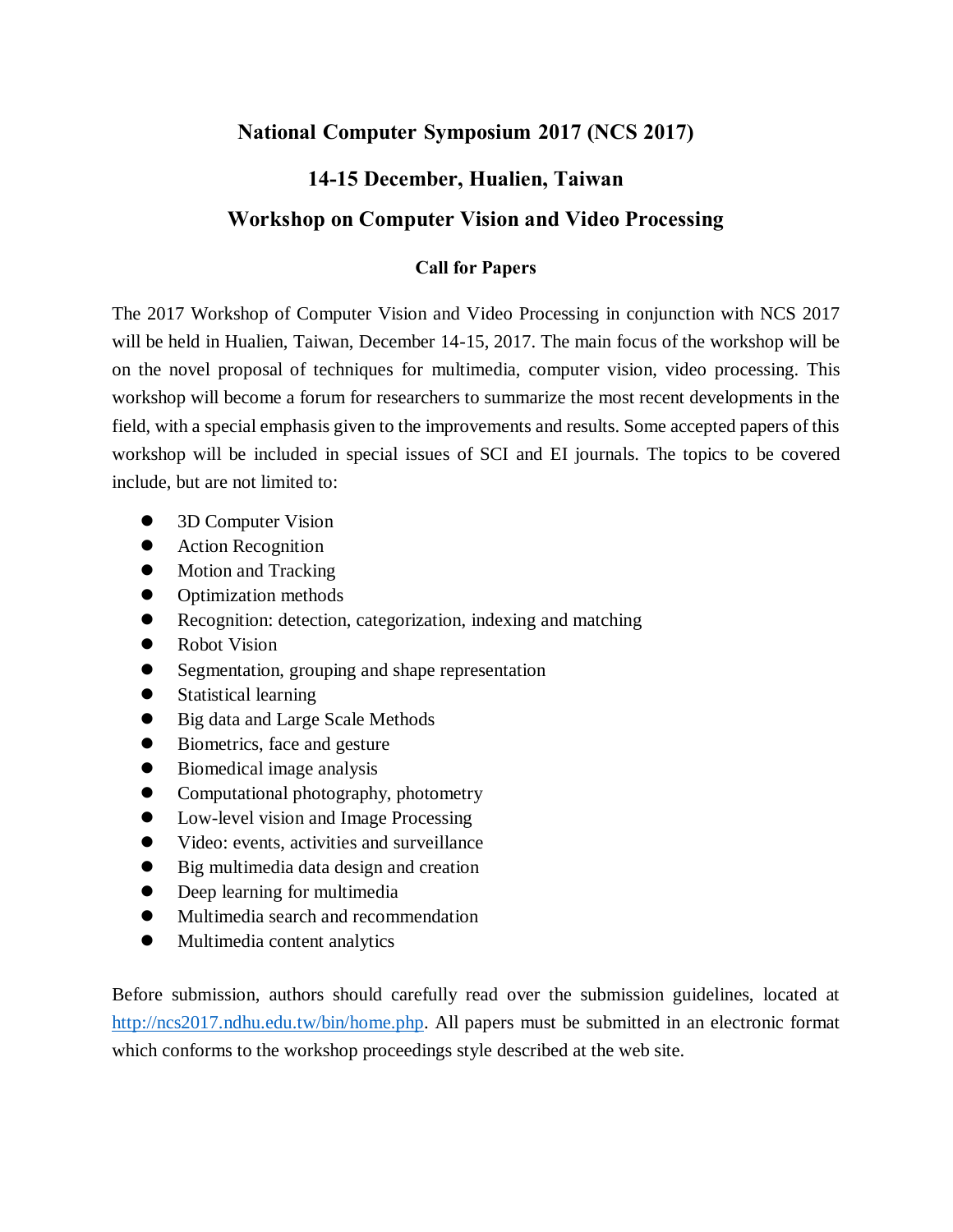Prospective authors should submit an electronic copy of their complete manuscript through the conference manuscript submission system at<http://ncs2017.ndhu.edu.tw/bin/home.php> according to the following timetable:

Manuscript Due: October 25, 2017 Acceptance Notification: November 2-8, 2017 Camera-Ready Due: November 10-19, 2017

### **Chairs:**

Jen-Hui Chuang (National Chiao Tung University)

#### **Co-Chairs:**

Mei-Juan Chen (National Dong Hwa University)

Jiann-Jone Chen (National Taiwan University of Science and Technology)

I-Cheng Chang (National Dong Hwa University)

### **Program Committee: (in alphabetical order of members' surnames)**

Sheng-Chih Chen (National Chengchi University)

Yeong-Sheng Chen (National Taipei University of Education)

Yi-Cheng Chen (National Central University)

Yong-Sheng Chen (National Chiao Tung University)

Yung-Sheng Chen (Yuan Ze University)

Cheng-Chin Chiang (National Dong Hwa University)

Hsu-Feng Hsiao (National Chiao Tung University)

Jun-Wei Hsieh (National Taiwan Ocean University)

Chung-Lin Huang (Asia University)

Wen-Liang Hwang (Academia Sinica)

Tien-Ying Kuo (National Taipei University of Technology)

Cheng-Chang Lien (Chung Hua University)